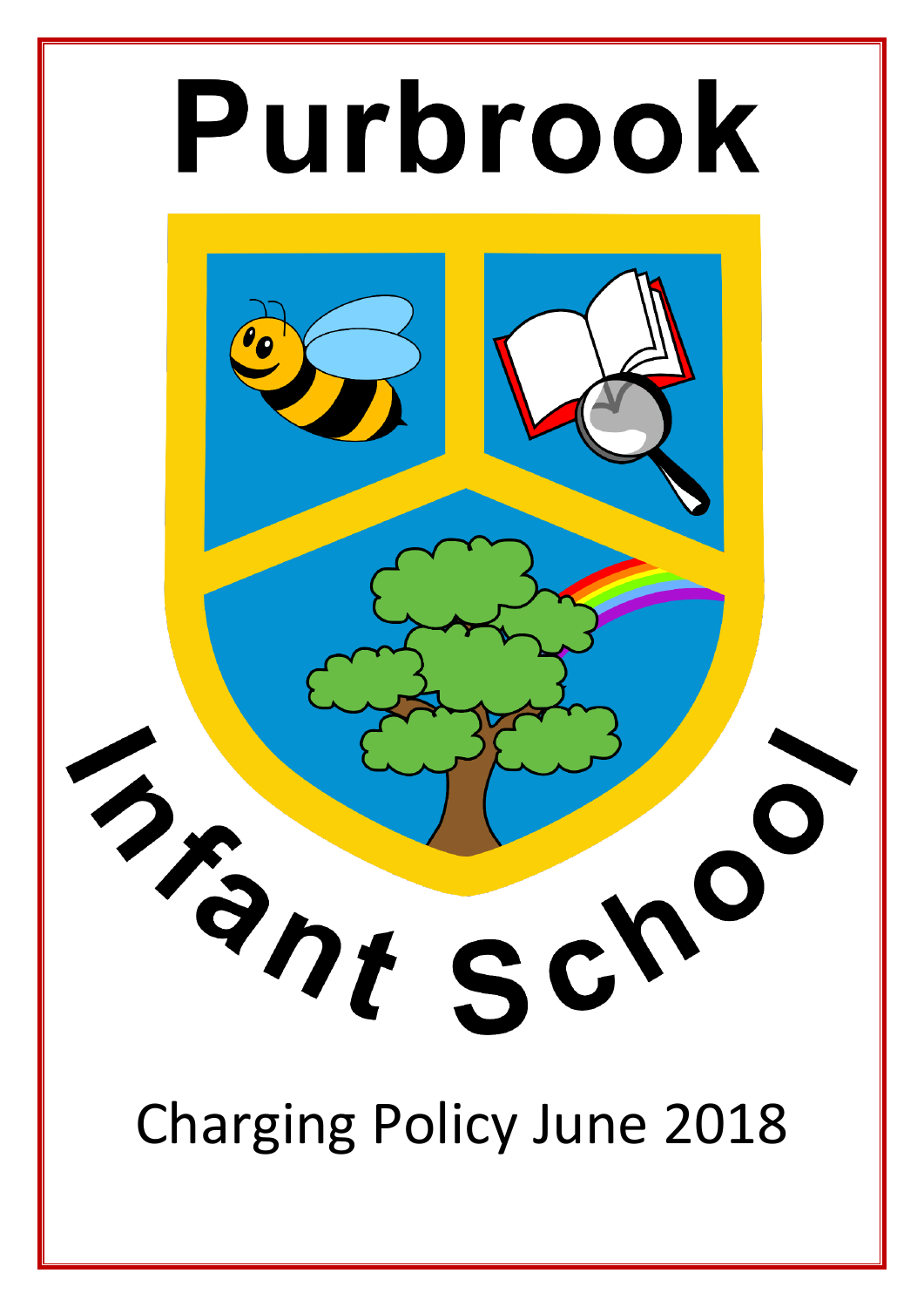# **Aim**

At Purbrook Infant School we aim to make appropriate charges which enable and encourage the development of a wide range of enriching activities and use of our facilities.

# **Key Responsibilities**

# **Finance Committee:**

• will review and amend the charging policy on behalf of the Governing Body

# **Headteacher:**

- will be responsible for drafting proposals for charges
- will provide information requested by the Finance Committee

### **Business Manager:**

 will provide effective financial administration enabling efficient budget management by the headteacher

#### **Users:**

will abide by the terms and conditions of the booking and hiring contract

### **Principles**

- we will ask for voluntary contributions for activities wholly or partly in school time which otherwise would be prohibited by cost. No child is excluded from any such activity on the basis of non-contribution
- we will pass on the cost of extra non statutory provision when the school arranges these activities, ie. Music
- **.** lessons taught by peripatetic teacher
- no more than £1,000 cash will be kept on the premises

### **Charges**

### **1. Offsite extra-curricular activities**

A voluntary contribution not exceeding the actual cost (to the nearest 10p) may be requested

### **2. Onsite activities – curriculum enriching activities**

A voluntary contribution may be requested on occasions when enhanced curricular activities are planned which involve buying in specialists.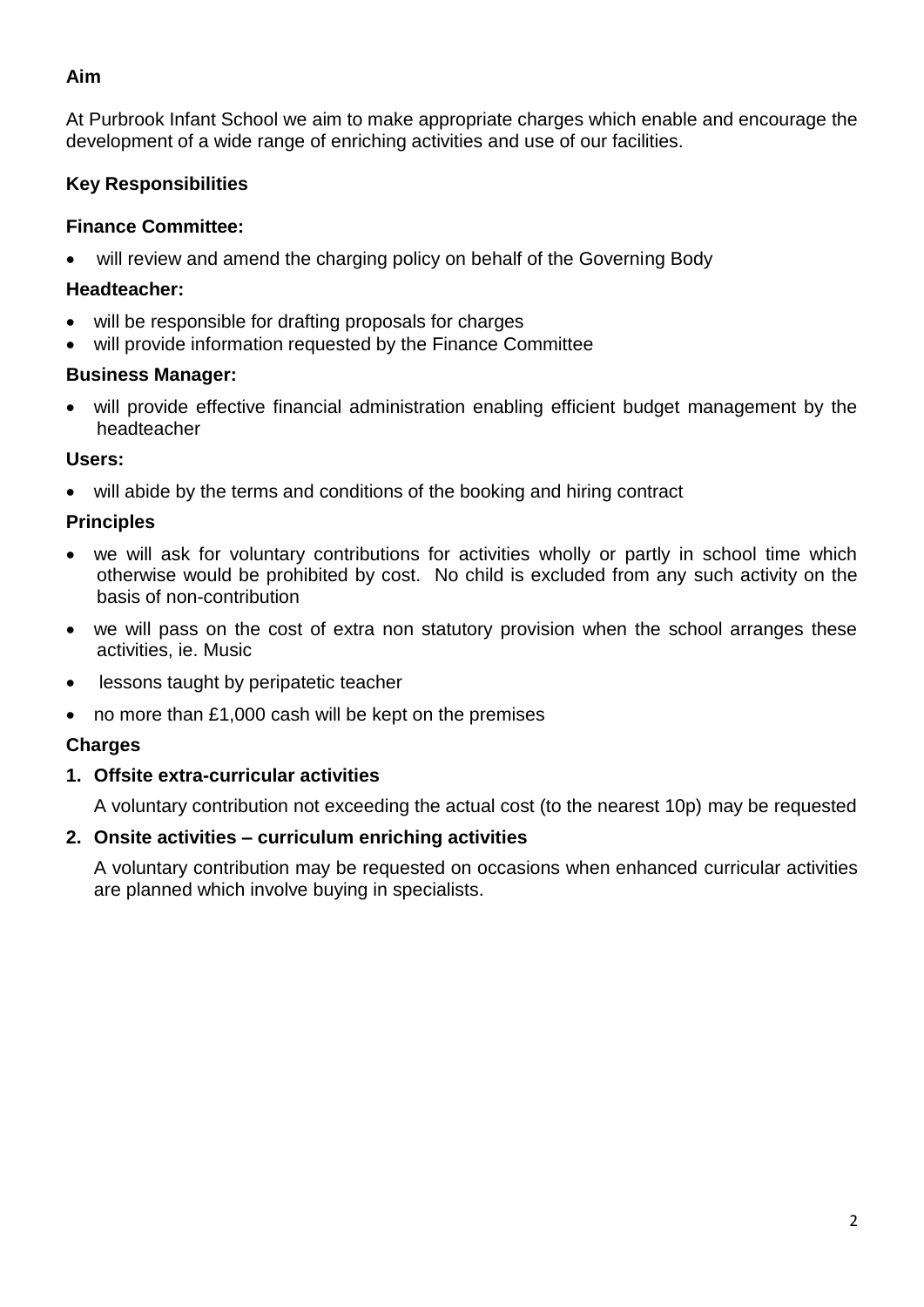### **3. After School Clubs**

A small charge may be made, which would be appropriate to the costs incurred for materials/resources required for some After School Club activities run by the school.

#### **4. Letting of premises**

The charges are reviewed annually. A deposit may be charged for out of hours hiring to cover caretaker costs in the event of callout. Hirers that provide after school opportunities for the children of the school will be charged £10 per session. This fee may be waived where the school benefits from activities from the provider. Hiring charge will be £20 per hour to other hirers. The conditions of hiring and booking are laid down in the contract (copy attached).

#### **5. PAT Testing Recharges**

The caretaker can be hired out to other schools for PAT testing. A daily recharge will be made to cover his time, administration costs and towards equipment.

#### **6. Charges for personal use of services**

Details of charges for photocopier and telephone facilities are available at the school office.

#### **7. Charges for damages**

Parents will be asked to make a contribution towards replacing damaged or lost school property caused wilfully or negligently by their children. Parents will be asked for reimbursement towards lost library books at £5.00 for paperbacks and £7.50 for hard back books.

#### **8. Charges for Administration**

Charges for administration may be made for the reproduction of documentation. Please refer to the Freedom of Information Policy for further details.